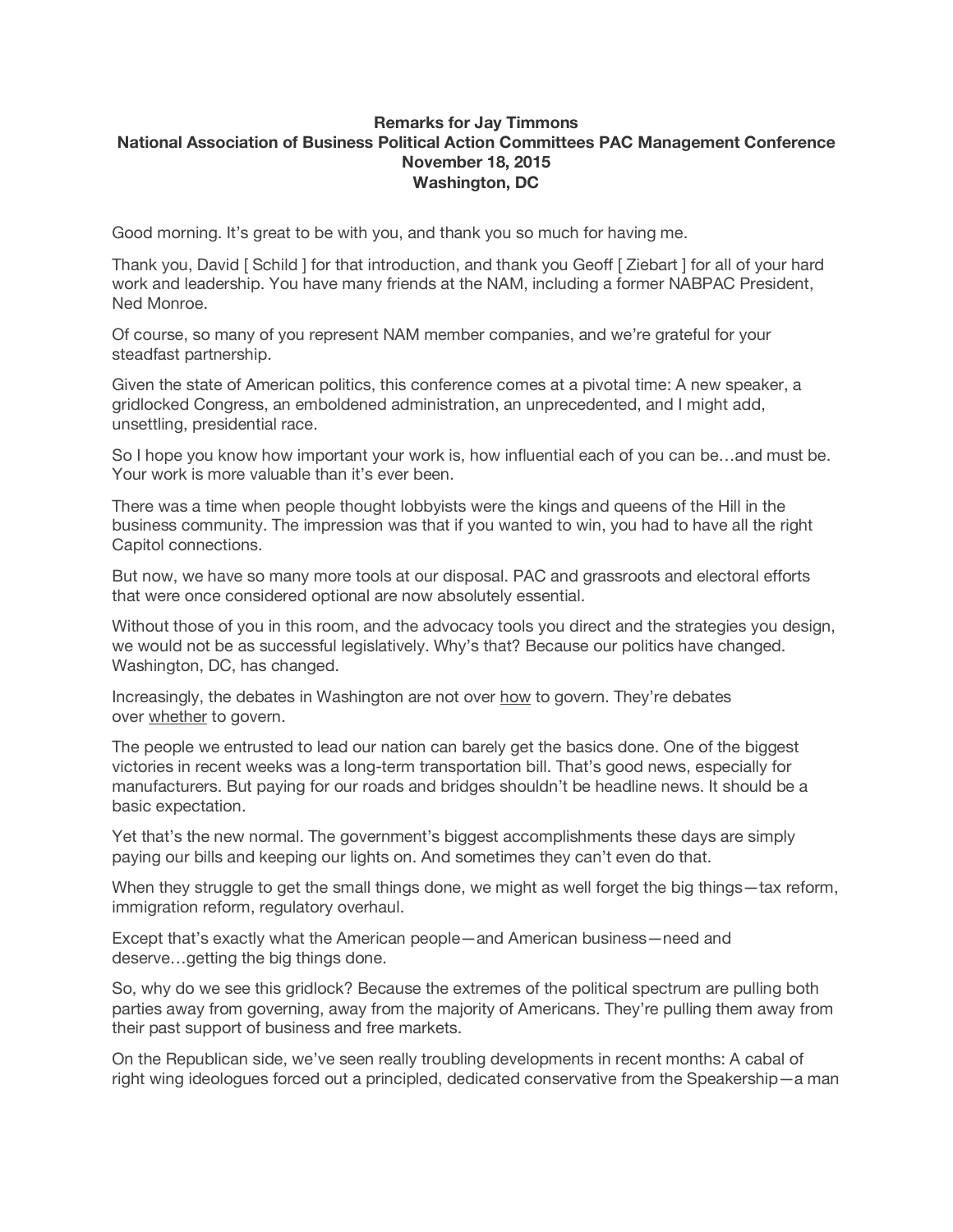who was a friend of business and whose greatest sin, apparently, was that he thought government should actually function.

Now, thankfully, a forward-looking leader answered the call. And we can agree that Paul Ryan is an honest, thoughtful, positive force who actually wants to solve problems. We just have to hope the vocal, yet small, elements of his own party don't get in his way.

Then there's the Democratic Party. Look at their presidential debates. There was another one last Saturday. You've got a self-identified socialist on the stage, and the other candidates have no interest in calling him out for it. In fact, they're falling over themselves to show that they're actually more "progressive" than he is.

I don't think anyone is under the illusion that modern Democrats were the most pro-business party. But to the extent that they reject the philosophies and strategies of centrist Democrats like Sam Nunn or the Blue Dog caucus…or even *Bill* Clinton for that matter, is pretty astonishing.

Heck, the president can't even say "yes" to a privately-funded infrastructure project, the Keystone XL pipeline, that the State Department said was environmentally and economically sound.

Now, we could play the blame game. And in fact Americans are really good at that. We could blame the media for this polarization. We could blame radical gerrymandering for the extreme partisanship in Congress. We could blame self-serving organizations—you know who I'm talking about—that demand loyalty to ideology rather than reality. We could blame demographic realignments. We could blame the Internet.

But the bottom line is this: if you and I don't stand up—if we don't rise up as one united voice of the business community—then we will only have ourselves to blame for less than desirable outcomes.

On the left and the right we see people vilifying companies who employ millions of Americans and who want to compete and win against foreign competitors. On the left, we get attacked for financial success by those who don't believe anyone really earns the fruits of their labor. Then on the right we are continuously attacked with false accusations of cronyism. This simultaneous rise of collectivism and uninformed populism is toxic and dangerous. It threatens America's standing as a leader among nations.

But most of this isn't news to you. The big question isn't really what's happening or why. The question is…what are we going to do about it?

And the answer is…we have a moral imperative to step up. To save our economy,…our government,…our country…our very way of life…from a status quo that falls short of who we are and who we aspire to be.

That means it's time to make an even greater commitment to shaping the electoral process. It's not enough anymore to take our concerns to Capitol Hill, make our case, and reason with our leaders. Too many of them have no incentive to make the reasonable decisions.

About a year and half ago, I spoke at the Adam Smith Awards Dinner. Some of you were there. Many of your companies were represented.

At the time, I called for us all…the collective business community…to come together to create a new paradigm, to think long-term, to figure out how to appeal more broadly to Americans, including the millennial generation.

I lauded the efforts of leaders like Tom Donohue at the Chamber, John Engler at Business Roundtable, Matt Shay at the National Retail Federation and Dan Danner at NFIB. And I made the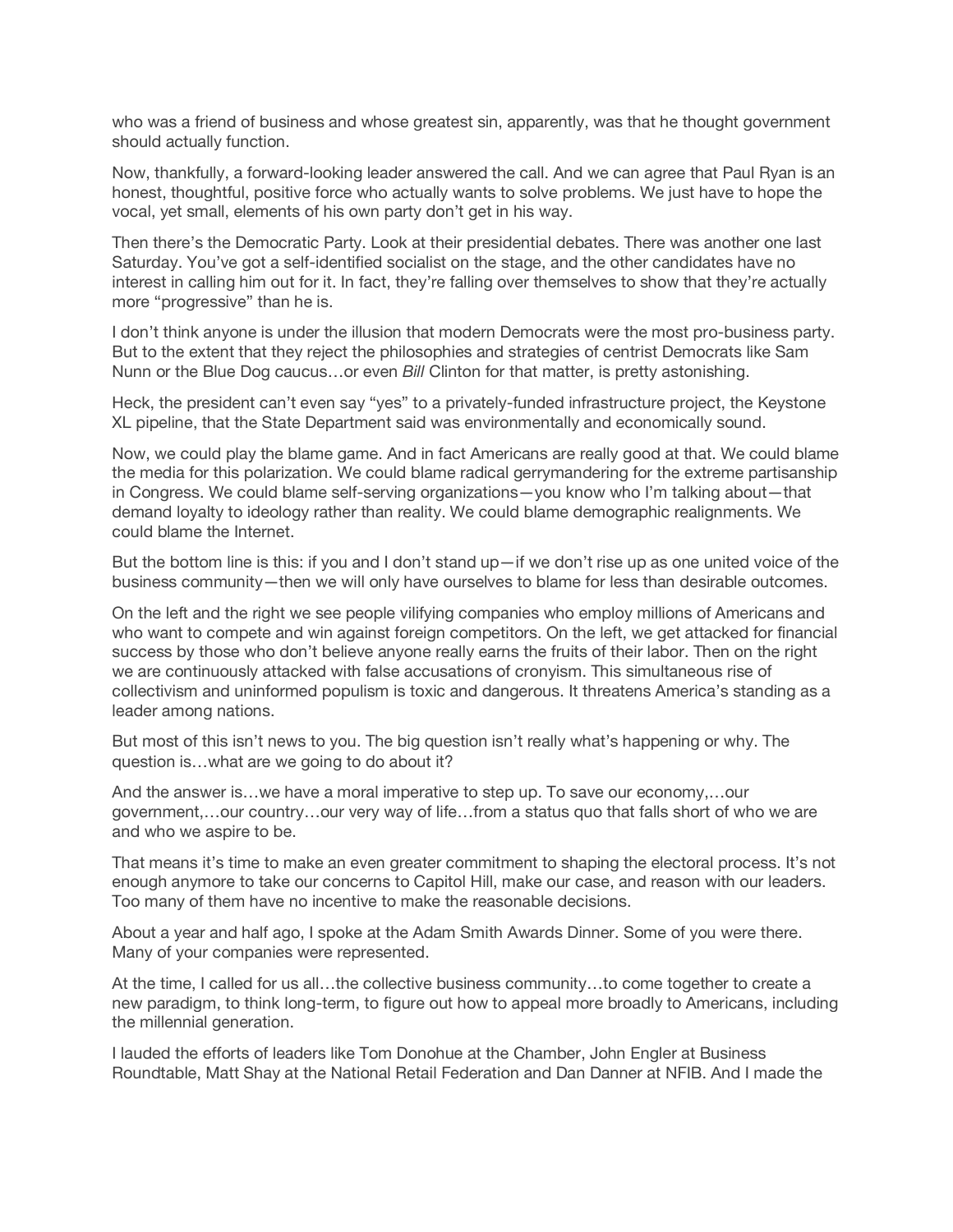case that we needed to determine how best to use our resources, while eliminating duplication and competition.

Because in the business community we had—and we still have—too many programs, too much overlap, too many cooks in the kitchen.

Afterward, many of you told me how much you agreed: We need to streamline and ensure our money is spent to maximum effect.

Since then, we've made progress. The NAM, with the NFIB, National Retail Federation, Associated Builders and Contractors and over 100 manufacturing organizations formed the America Votes Business Coalition.

Our mission is to advance the cause of the business community and combine our resources and political intelligence to make sure we're greater than the sum of our parts.

It's a step in the right direction. But the work and the progress must continue.

We want a new direction in this country—and not just because it's good for our business—and for bottom lines. It's about more than that. It's about promoting American values. It's about ensuring that we keep our nation exceptional…and making it more so for the next generation.

At the NAM, we are guided by four core values, four pillars that happen to be the foundational principles of the country we love. We are committed to advancing them every day, because when America stays true to these values, not only is manufacturing strong—so is our country.

The first of these is free enterprise: market forces that drive innovation and growth better than any system ever conceived.

The second is competitiveness: our ability to expand markets and succeed in the global economy.

The third is individual liberty: the creativity and entrepreneurship unleashed by protecting, defending and advancing the basic freedoms enshrined in our Constitution and Bill of Rights.

And the fourth, equal opportunity: our shared belief that every one of us, if given the chance, has the potential to contribute to the success of our companies, our communities and our country.

All of us in this room can rally around these values. We live and breathe them everyday in business. The trouble is, we can't say the same about all of our elected leaders.

Increasingly, the major parties are moving away from these principles or picking and choosing between them.

So it is up to us to make sure people who don't support those pillars of American Exceptionalism don't make it to Washington in the first place. And I think voters are ready for real leadership and new solutions.

Recent elections have made one thing very clear. To succeed in our mission, we have to play in the nomination contests—of both parties.

Too often, after a politician with extreme views wins a primary, the general election is a cakewalk for him or her because of the make up of the district or state.

So when a pro-business leader gets a primary challenge, in the Democratic or Republican primary, we have to defend that leader. We have to get off the sidelines. It's not just the incumbent that's under attack. Our values are under attack as well.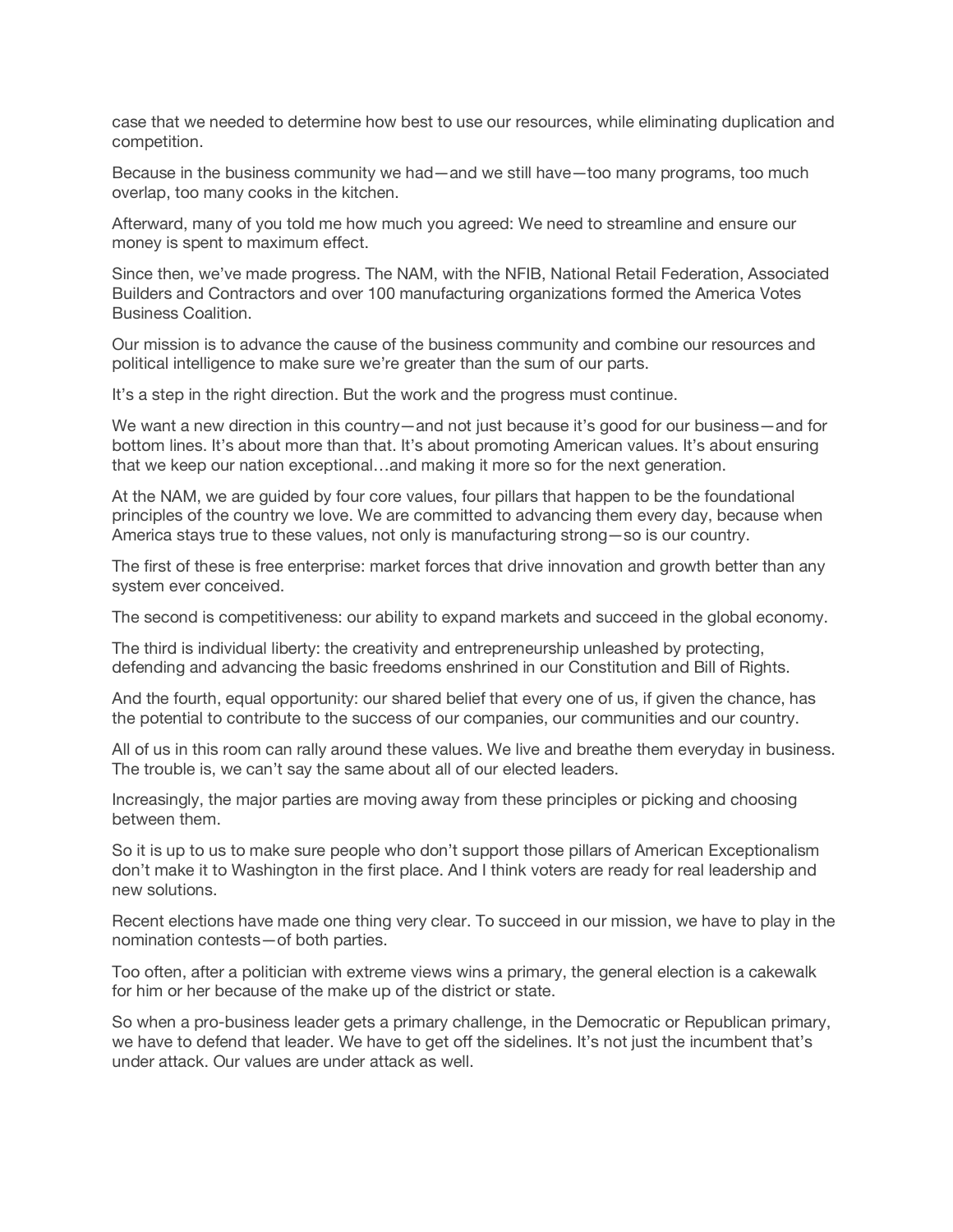And likewise, when a pro-business candidate steps up and takes on an anti-business incumbent, we need to be ready to support that candidate, be they Democrat or Republican.

If there's a politician hostile to our values—free enterprise, competitiveness, individual liberty, and equal opportunity—we don't want them in Congress. Especially when there's a viable alternative.

Now, we make no apology for this. Why should we?

Free enterprise has lifted more people from poverty than any system devised by humanity. Competition sharpens our skills, produces innovation and empowers us to improve the human condition.

Individual liberty is nothing less than the foundation of our country. And equal opportunity means it doesn't matter where you come from or what you look like or whom you love—you get a chance in America to achieve your dream.

There is no excuse for undermining these principles. And we will never apologize for defending them.

A while back at the NAM, we determined that our association was too old-fashioned and was illequipped to navigate this new reality. So we began a transformation—to become a new generation association—prepared to win fights on all fronts.

And in these political fights, we're leaving no stone unturned. Three years ago, we launched NAM-PAC, after decades of choosing not to have one.

We launched our online Election Center. If you're a manufacturer, the Election Center has all the tools your employees need for election season, such as information on how to register to vote, candidate voter guides, and best practices for building a successful voter education program. The Election Center also has all the resources employers need to talk legally and effectively with employees about voting.

To be successful in our work, we also have to constantly self-examine. We have to challenge the status quo. What's working? What's not?

We've done that at the NAM. For example, we took a hard look at the effectiveness of voter education efforts—and found that just 17 percent of the 12 million manufacturing workers in the U.S. had heard from their employers about the importance of voting during the 2014 elections.

That was a sobering but honest evaluation. Now we know exactly where to improve.

So, while we don't explicitly endorse candidates—yet—at the NAM, we are working harder than ever to make sure our Manufacturing Army knows what's at stake.

Overall, we're committing more resources this election cycle to our get-out-the-vote efforts than in any past elections. We're investing more time and energy this cycle to mobilize voters in support of our values.

So here's what I ask of you today. You didn't think you'd get through all this without an "ask," did you?

First, get involved with the America Votes Business Coalition. And ask your trade associations to also join. It's free and it just meets for 90 minutes once every quarter. So please join us.

Second, keep raising money. It is vital for us to be able to support the right people at the right time with the right resources.